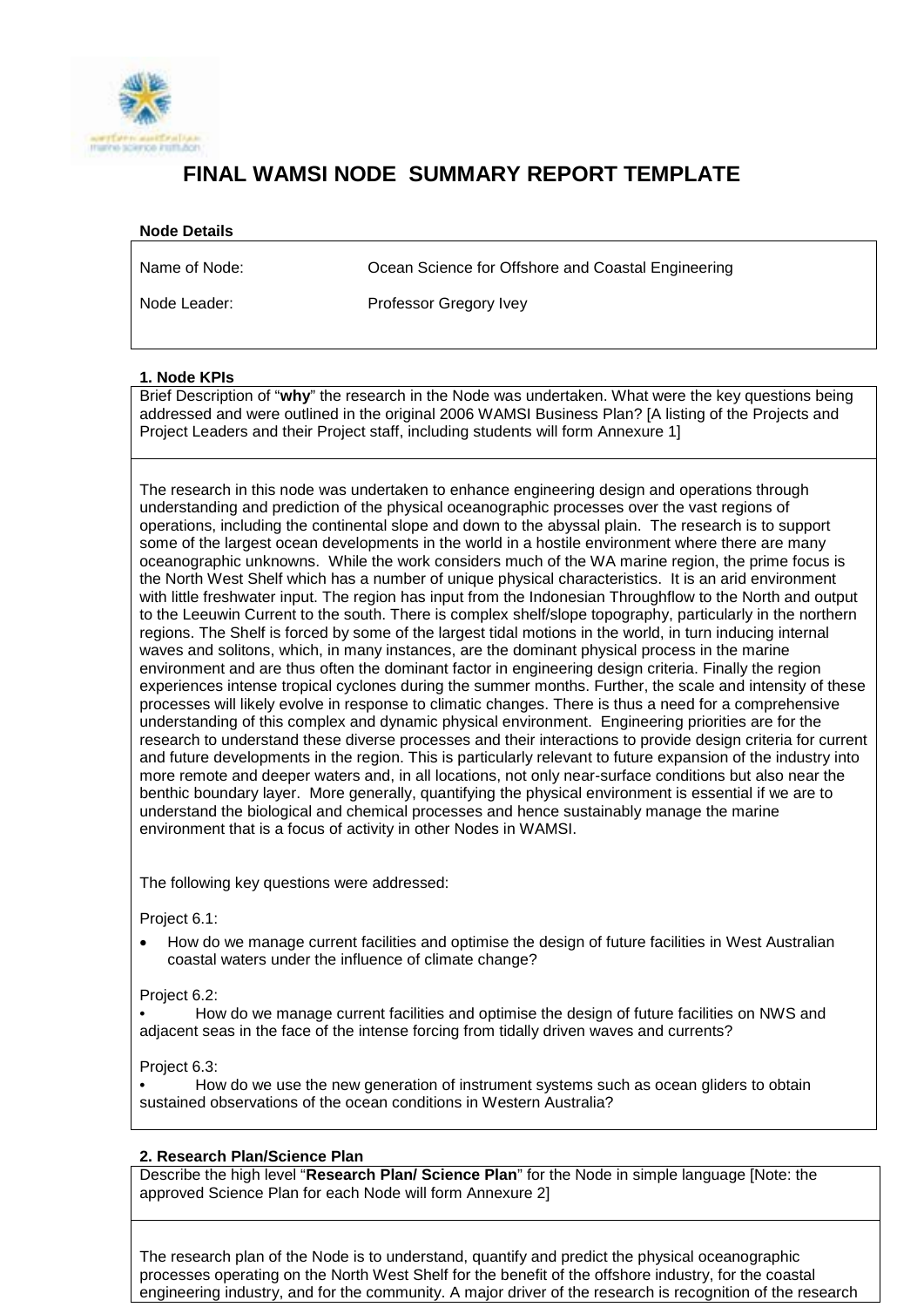needs of the offshore oil and gas industry in the Western Australian marine environment. The research tools and model outputs from the Node will be of direct relevance to offshore oil and gas industry and coastal engineering, and also to the fisheries industry, environmental issues, national strategic issues, and training/capacity building for the future. The activities in Node 6 provide benefits to many of the activities proposed in the other Nodes. As the oil and gas industry has its primary focus on the North West Shelf (NWS), this is also the only Node in WAMSI with primary focus on the marine waters from North West Cape to the Timor Sea. Some of the projects will, however, extend to more southerly parts of the WA marine environment.

There are 3 integrated projects covering:

6.1 Offshore and coastal engineering and the effects of climate change.

6.2 Impact of tides and internal waves on offshore engineering.

6.3 Ocean glider deployment as part of the West Australian Integrated Marine Observation System (WAIMOS).

# **3. Research Activities**

#### **1.**

Describe the "**Research Activities**" for the Node in simple language. Please try and summarise the methodologies utilised as part of each Project in the Node [Note: the methods section of the approved Project Plans will form Annexure 3]

6.1 Offshore and coastal engineering and the effects of climate change

In Western Australia, similar to other coastal communities around the world, the combined effects of changes in the wind wave climate and the magnitude and frequency of storm surges, together with relative sea level rise due to of climate change could have important implications for coastal vulnerability. One of the major management questions is how will the coast respond to the combined action of waves, storm surges and mean sea level rise under a climate change. The main aim of this project was to address this question with an emphasis on the south west of Australia.

The project involved three main components:

The first component involved an assessment of the potential future changes to extreme still water levels, in particular storm surge magnitude and frequency, under different climate scenarios along the whole coastline of Western Australia. As a first step to considering future conditions, an assessment was made of the historic changes in extremes throughout the  $20<sup>th</sup>$  century, to set projected future changes in an appropriate context. Extreme sea levels, exclusive of surface gravity waves, arise due to a combination of three main factors: mean sea level, tide, and storm surge. The variability and longer term changes in each of the individual components of sea level was examined before changes in the combined extreme sea levels were investigated. A detailed local assessment of the flooding implications of these potential future changes was undertaken for the Peel-Harvey Estuary.

The second component involved determining potential future changes in the surface wave climate around the coastline of Western Australia. Again, as a first step the present and historic wave climate and its variability was examined to provide context for future change because the order of magnitude of the present variability might be greater than the projected change.

Building on the first two components, the third component of the project considered the impact of these past and potential future changes in mean sea level, storm surges and waves on coastal stability. In particular, Yanchep Lagoon where the beach is defined as 'perched', was selected as the main study region. This site was chosen as representative of Western Australia because perched beaches are widespread throughout the entire State, from the wave-dominated beaches perched on calcarenite in the south, to the tide-dominated beaches fronted by fringing coral reefs in the north. In south west Western Australia, at least 25 % of the beaches in the Perth Metropolitan Region are perched due to the dominance of Quaternary limestone formations.

The project used a wide variety of data sources, developed a range of modelling tools and undertook extensive fieldwork at Yanchep over a cascade of temporal and spatial scales. The following data sources were analysed: tide gauge data, wave buoy data, meteorological re-analysis, tropical cyclone tracks, and aerial photographs. Five numerical modelling tools were used: Mike 21, Wave Watch III, SWAN, XBeach and SPHysics. Extensive fieldwork was undertaken at Yanchep Beach, and this included: regular beach surveys, current and wave measurements, sediment flux measurements and surface current drifter tracking.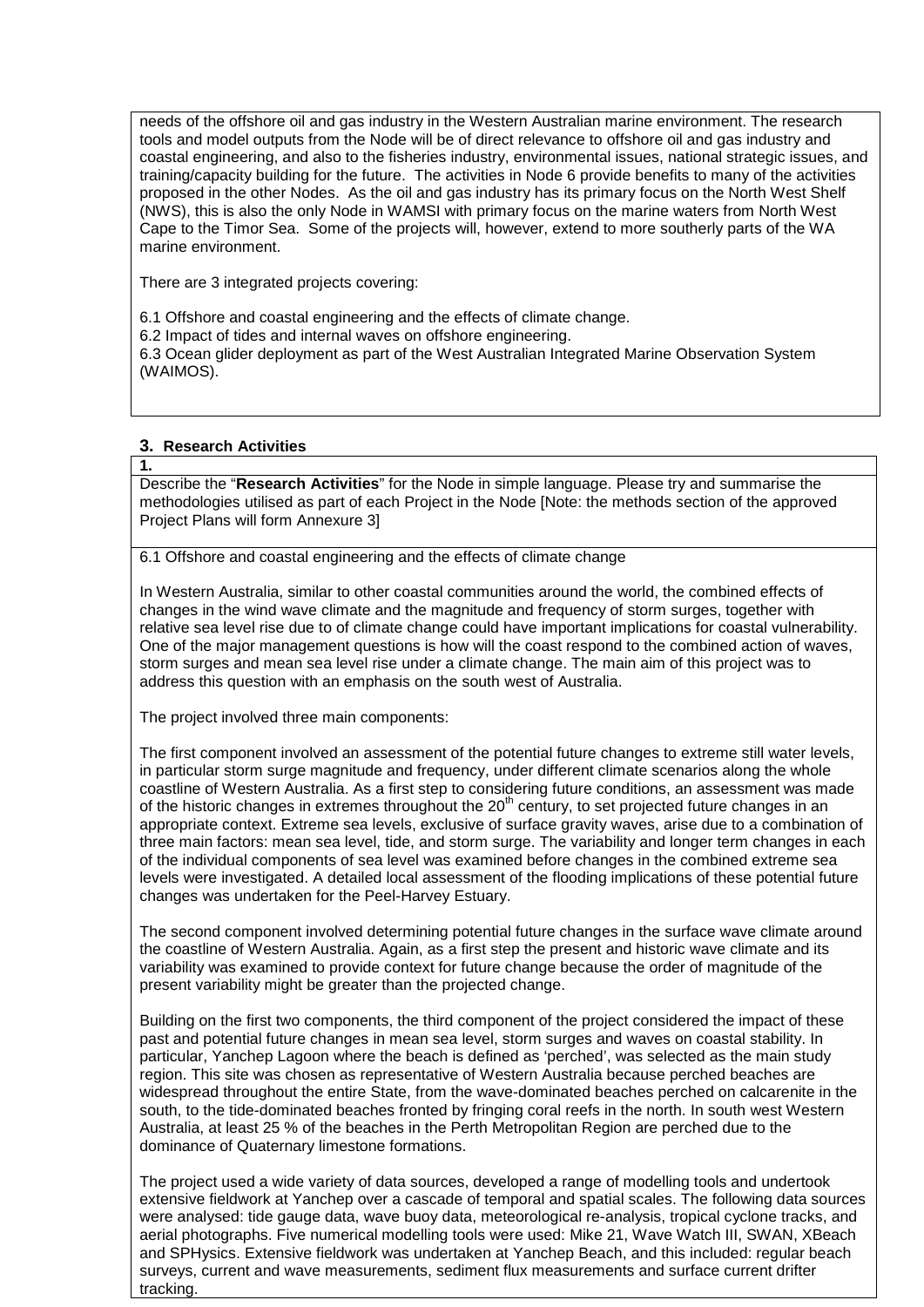6.2 Impact of tides and internal waves on offshore engineering

The Project research activities were designed to provide both a comprehensive understanding and predictive capability of the tidal motions and tidally driven internal wave climatology on the Australian North West Shelf. This covers the generation, propagation and dissipation of internal waves, and quantitative assessment of the intensity, spatial and temporal distribution of the currents and turbulence induced by these internal waves. The methods involved an integration of field measurements, the development and application of numerical ocean circulation models, and focussed laboratory and theoretical studies.

Field measurement programs were undertaken at physically diverse locations to determine the characteristics of tides and internal waves in the energetic tidally dominated environment of NW Western Australia. The three field sites and programs were:

1) North Rankin A area measurement/modelling program.

2) Browse Basin and Scott Reef measurement/modelling program.

3) Ningaloo Reef measurement program.

The main numerical modelling tool was ROMS (**R**egional **O**cean **M**odelling **S**ystem), an open source hydrostatic numerical circulation model developed with funds from the National Science Foundation and available freely. ROMS needs large-scale climatological ocean information to provide initial and boundary conditions, information obtained from the BLUELink model. In this application, ROMS is driven by the tidal forcing obtained from the TPXOv7.1 global tidal model and is applied to the North West Shelf with varying domain scales of up to approximately 2000 km by 800 km, and with horizontal spatial resolution down to scales of 1 km and with typically 50 sigma layers in the vertical. ROMS is typically run on timescales of a month. The model can then be used to set up a second model SUNTANS and this has been used mainly in the Browse Basin region. SUNTANS (**S**tanford **UN**s**T**ructured **A**daptive **Na**vier Stokes **S**olver) is a fully non-hydrostatic model and is run in unstructured domains of approximately 100 km by 100 km with horizontal spatial resolution down to scales of 75 m horizontally and up to 150 z-layers in the vertical. It is computationally intensive requiring large parallel machine computations and is able to resolve the highenergy non-hydrostatic flows and internal waves, which are seen at some locations on the NWS.

Data from the field sites was used to evaluate the model results and overall quality of the predictions, to test model descriptions of specific processes such as mixing intensity and energy fluxes and current speeds, and generally optimize model performance. Beyond this step, the model could then be used with confidence to predict ocean behavior at sites were no measurements were made or available. In essence, the models can then be used to forecast ocean behavior, and this method was used in both the Southern NWS region around North Rankin A and the Browse Basin region.

6.3 Deployment of Ocean Gliders as part of the West Australian Integrated Marine Observation System (WAIMOS)

The development of an integrated marine observing system (WAIMOS) for Western Australian was been funded through the National Collaborative Research Infrastructure Scheme (NCRIS) and EIF the Super Science as part of the Integrated Marine Observation System (IMOS) for Australia. In excess of \$32 million has been invested in Western Australia. An emphasis is made on the multi-disciplinary real-time data to allow the development of each discipline and their integration. Under this project, multidisciplinary marine data streams are be provided through the deployment of a range of instrumentation such as HF Radar, Ocean Gliders, Ocean moorings and acoustic observatories. This project was developed to provide funding to facilitate the deployment of ocean gliders in Western Australia and to provide a top-up for a PhD student (Thisara Welhena).

Ocean gliders are autonomous vehicles designed to operate in water depths up to 1000 m. By changing its buoyancy, the glider is able to descend and ascend. For WAIMOS, two different types of gliders are used. Both gliders have the same suite of sensors to measure conductivity (for salinity), temperature, dissolved oxygen, fluorescence, turbidity and CDOM (dissolved organic matter) with depth. The newer versions of shelf gliders also include downwelling light.

The Slocum glider, which has a maximum depth capability of 200m, was deployed off Two Rocks undertaking repeat transects since January 2009 to date (ongoing to June 2013. The aim was to traverse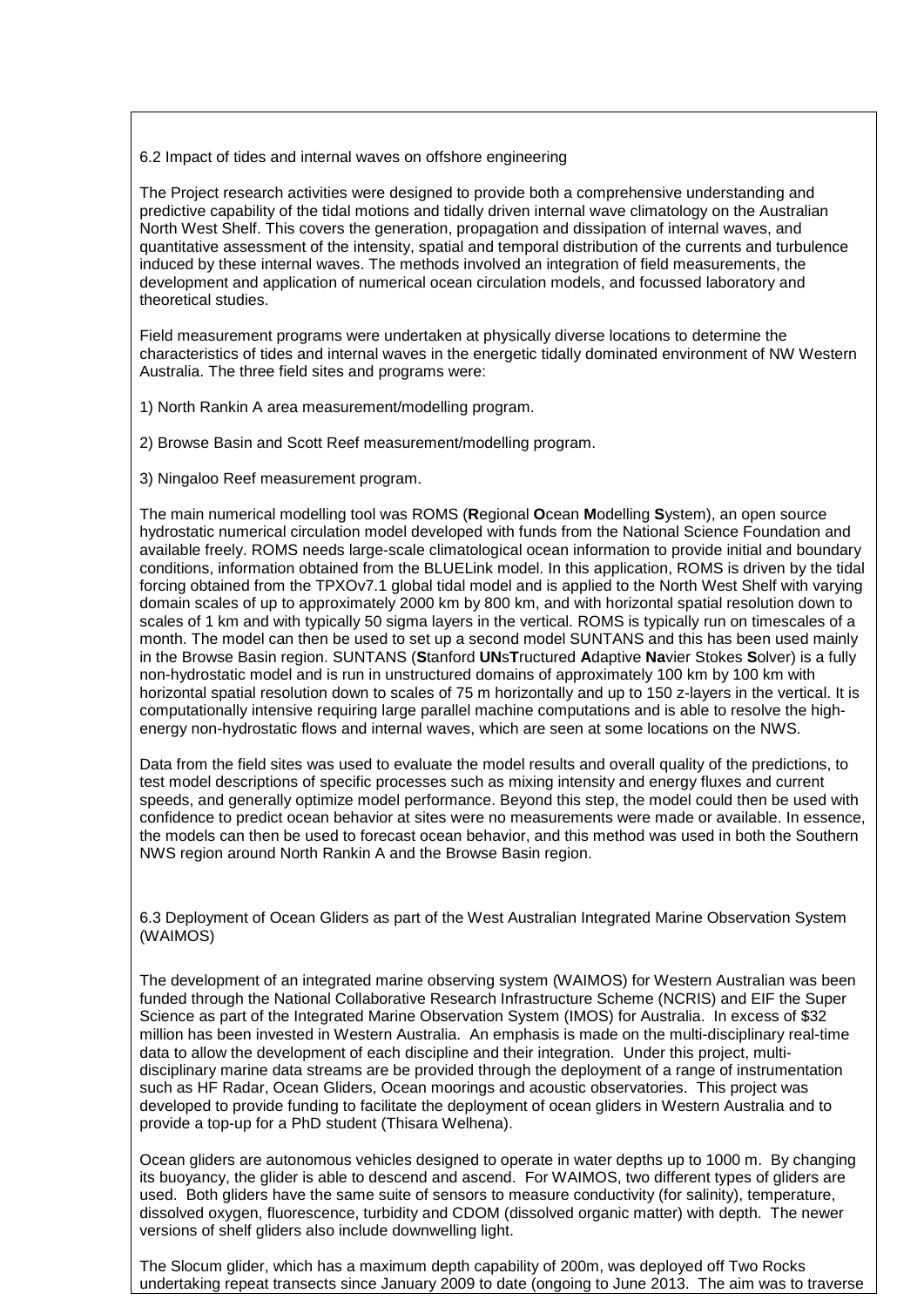along the SRFME Two Rocks line past the IMOS mooring locations and transect into Perth canyon and then return through the axis of the canyon. A total of 20 Slocum deployments were completed between January 2009 and August 2011.

The Seaglider has a maximum depth of 1000m and an endurance of up to 4500km (up to 6 months). Deployments of Seaglider from Dampier was undertaken along the west coast between North-west Cape and Rottnest Island. A total of 10 Seaglider deployments were completed between January 2009 and August 2011.

# **4. Research Findings**

Describe the "**Research Findings**" for the Node in simple language. Follow the sub-headings:

- a. Overall research findings [very high level]
- b. Specific research findings/ outputs [specific to the individual projects]
- c. Intra-Nodal scientific outcomes [across the projects]
- d. Inter-Nodal scientific outcomes [between this and another Node[s]
- e. What wasn't addressed by the Node research, but is likely to be important from a scientific perspective?

[Note: the final Project Reports for the Node will form Annexure 4]

a. Overall research findings

#### 6.1

Using data and numerical modelling, for the first time, there is a detailed map of the mean sea level, astronomical tide, storm surge, and wave climatology of Western Australia. An assessment has been made of the potential changes to the storm surge and wave climate under various climate change projections for Western Australia.

# 6.2

For the first time ever on the Australian North West Shelf (NWS), field measurements have been made of the rates of ocean mixing due to forcing by the large tides which dominate the oceanography of the NWS. Numerical models have been developed, and tested against the field measurements, which are able to both describe and forecast the ocean dynamics throughout the NWS dominated by tides and the internal waves they generate.

#### 6.3

Ocean gliders have been successfully and continuously deployed for almost 3 years in the Perth region, and have identified new deep coastal flows cascading off the continental shelf

- b. Specific Research findings
- 1) Project 6.1
- Analysis of data and successful completion of numerical modelling was used to provide, for the first time, a detailed map of the mean sea level, astronomical tide, storm surge, and wave climatology of Western Australia.
- A particular highlight of the research was the mapping of the inter-annual (18.6 and 4.4 year) tidal modulations, firstly for Western Australia and then on a global scale.
- An assessment of the potential changes to the storm surge and wave climate was inferred using numerical models for Western Australia.
- A detailed assessment of potential inundation areas around the Peel Harvey Estuary was conducted for various climate change projections over the  $21<sup>st</sup>$  century.
- A detailed and successful set of field experiments over a cascade of temporal and spatial scales was conducted at Yanchep Lagoon revealing how beach behaviour response to different metocean forcing and how rock formations influence waves, currents and beach morphology.
- Local scale numerical modelling activities complement the field experiments and helped to provide a significantly improved understanding of the potential response of the coast around Yanchep to the combined action of waves, storm surges and mean sea level rise under a climate change
- 1 Post-Doctoral and 2 PhD students from UWA have been involved in the project. The two PhD students are due to complete their theses in 2012.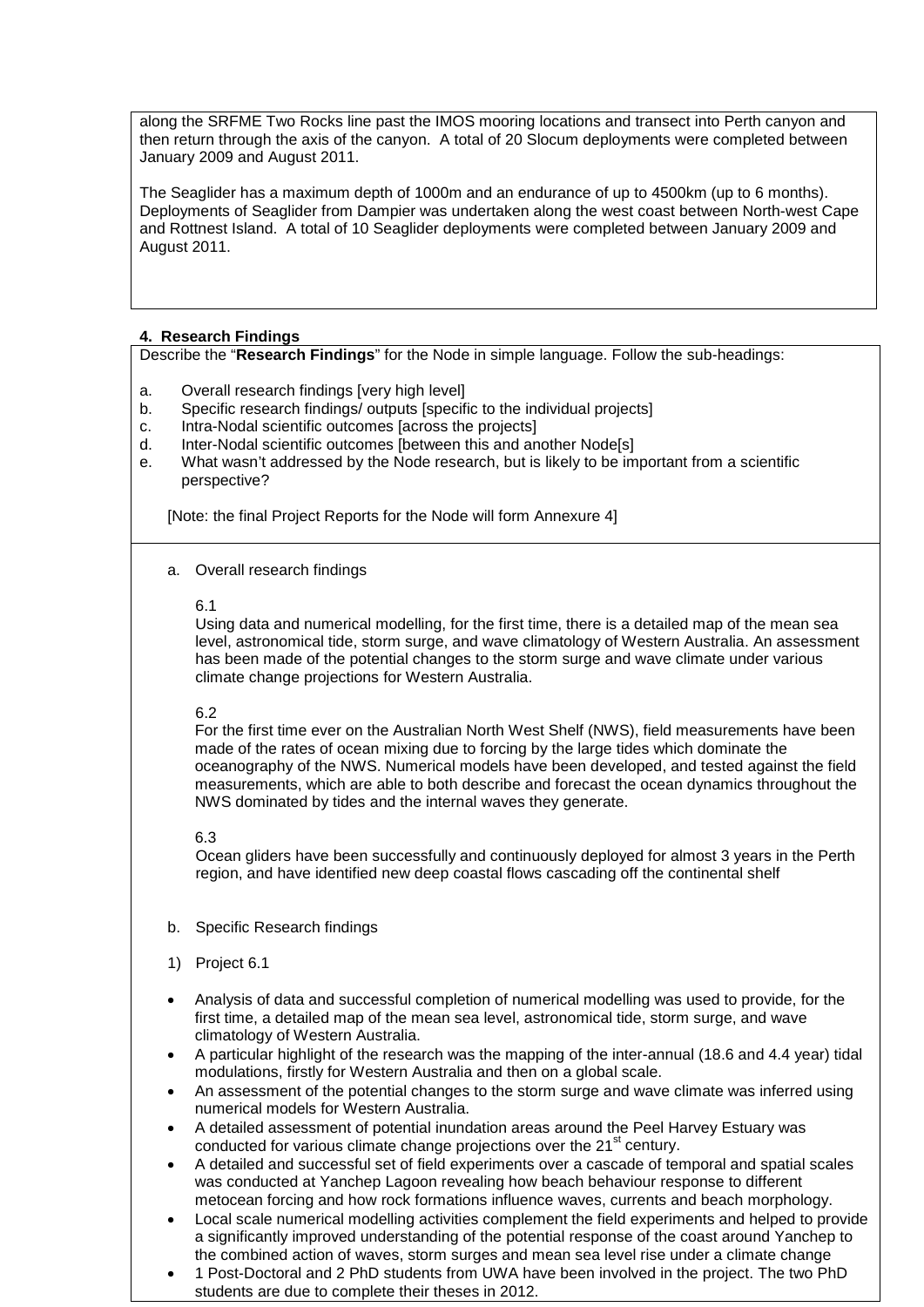- One Final Year undergraduate Honours student has completed an individual research thesis over period 2007-2010.
- A total of 10 refereed journal and conference papers have been produced and an additional 6 journal papers are being prepared.
- A total of 17 presentations have been given at national and international conferences.
- A total of 19 presentations have been given at Workshops or invited seminars with national or international significance.
- 2) Project 6.2
- Successful field measurement programs were conducted at three separate field sites: Offshore North Rankin A (NRA), Browse Basin, and offshore of Ningaloo Reef
- Field experiments involved measurement of both mean flow quantities and, for the first time ever on the NWS, direct measurements of turbulent mixing
- Completion of numerical modelling was successfully undertaken, using both the ROMS and SUNTANS numerical models, for the NRA area and the Browse Basin area
- Laboratory and theoretical modelling was completed to complement the field and numerical modelling activities described above
- Four PhD students from UWA have been involved in the project; the first two completing theses in 2010 and 2011, and two more will complete theses by November 2011.
- Four Final Year undergraduate Honours students have completed individual research theses over period 2007-2010.
- A total of 11 refereed journal and conference papers have been produced
- A total of 13 presentations have been given at national and international conferences
- 3) Project 6.3
- Successful deployments of ocean gliders have been undertaken along the Two Rocks Transect (Slocum gliders) and along the deep waters off Western Australia monitoring the Leeuwin Current.
- A total of 20 Slocum and 10 Seaglider deployments were undertaken between January 2009 and August 2011.
- Discovery and documentation of the dense shelf water cascade along the Perth continental shelf.
- Two PhD students from UWA have been involved in the project;
- Three Final Year undergraduate Honours students have completed individual research theses over period 2007-2011.
- A total of 6 refereed journal and conference papers have been produced to date
- A total of 15 presentations have been given at national and international conferences and seminar series.
- c. Intra-Nodal scientific outcomes

The 3 projects in this node were independent but geographically complementary in sense that 6.1 focused on the near coastal region (along almost all the WA coast) 6.2 focused on the offshore region in the NWS), and 6.3 on the near coastal region in the southern part of WA.

- d. Inter-Nodal scientific outcomes
	- 6.1: There is some complimentary work to that undertaken in Node 2.

6.2: The project scope of 6.2 complemented activities in Project 3.5 in Node 3.

6.3: Glider deployments were supplementary to activities in Node 1 (the PhD student co-funded through Node 1).

e. Issues not addressed but may be important

Project 6.1 investigation changes in storm surges and waves around the whole coastline of Western Australia, but had a focus on the south west. Hence while a detailed investigation was undertaken of the large storm surge and wave events generated by extra-tropical storms, tropical cyclones were only briefly considered. Further work on cyclone-induced surges and waves, particularly in relation to coastal flooding at key settlements along the north west coastline, should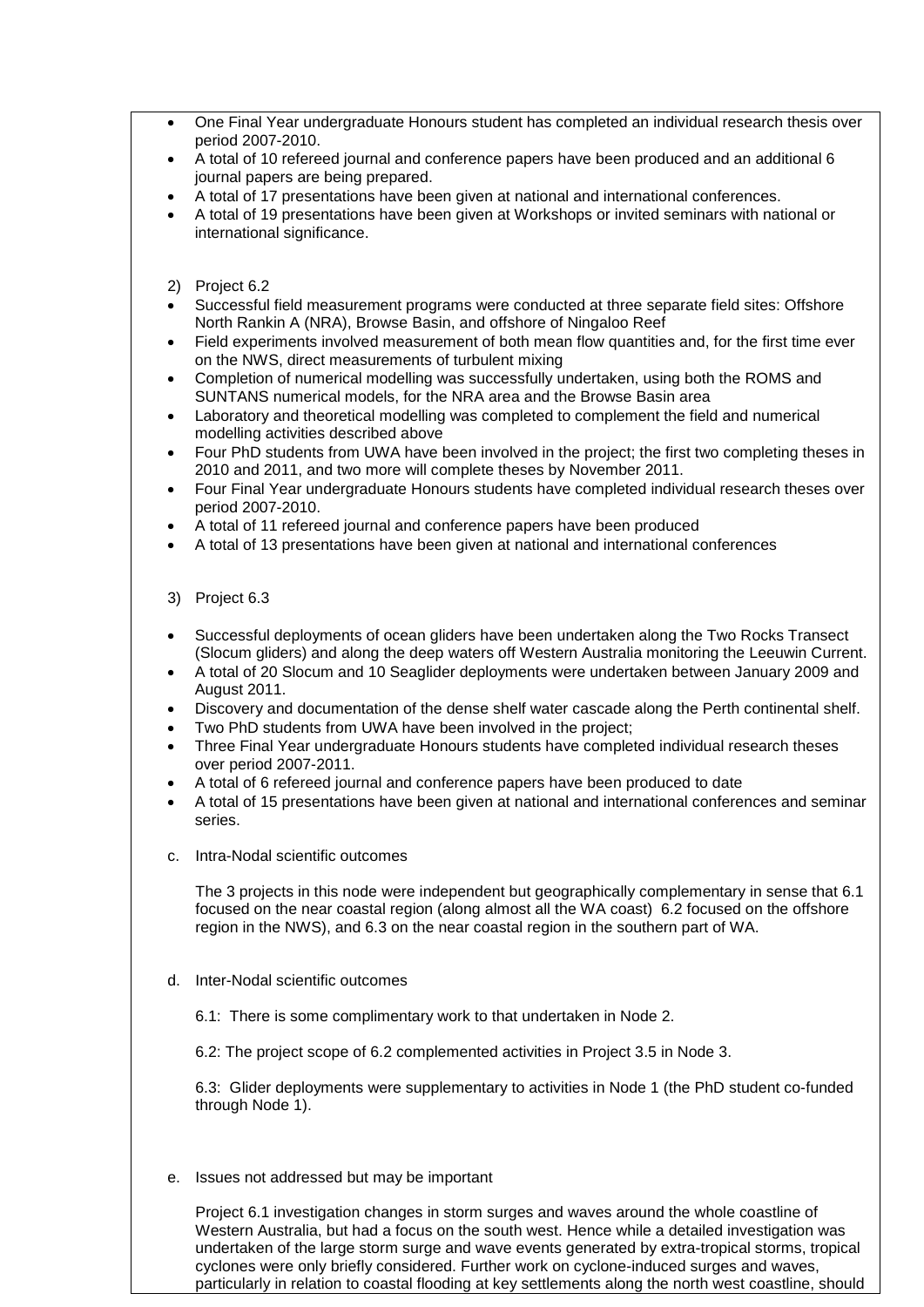be investigated in more thoroughly.

Project 6.2 considered only the ocean response to forcing by tides, it did not consider the ocean response to forcing by cyclones, and these are important in parts of the NWS in the summer period from December to April. The ocean circulation models can be used to drive biogeochemical models of the ocean and the NWS in particular, and this is a logical extension of the current project.

6.3 None – the glider deployments are ongoing at least until June 2013.

# **5. Implications for Management (address the "So What")**

a) What "management objectives" were being addressed by the research in this Node?

How do we manage current facilities and optimise the design of future facilities in West Australian coastal waters under the influence of climate change?

How do we manage current facilities and optimise the design of future facilities on NWS and adjacent seas in the face of the intense forcing from tidally driven waves and currents?

How to establish networks and data streams around marine observations at a national scale to address both short and long term research questions?

What is the background and natural variability in ocean conditions along the WA coastline

b) Who are the key management agency "beneficiaries" of the work in this Node?

Government and the community through the provision of information that underpins the government's initiatives associated with sustainable development and marine planning.

Industry by providing significant additional support to the ongoing development and international competitiveness of the offshore oil and gas industry

Particularly Dept of Fisheries and DEC for background and natural variability in ocean conditions along the WA coastline

c) What "management strategies" were being addressed by the research in this Node?

Policy for coastal zone under climate change

Development engineering design criteria for offshore oil and gas industry.

d) What "strategies and actions" are likely to be changed as a result of the research in this Node?

A better coastal management system and methodologies to assess the response of coastal regions to climate change.

In regard to 6.2, now developed sufficient knowledge internal waves that industry can assess first whether internal waves will be important in their geographical area of operation and second how strong the currents will be at a given location. Hence new industry standards for the design of engineering infrastructure to respond to the hazards associated with the internal waves.

e) Has the research in this Node improved "management effectiveness"?

6.1: Yes, the work has feed directly into revising the Western Australian Coastal planning policy.

6.2: Yes, now vastly better informed about the character of the physical environment of the NWS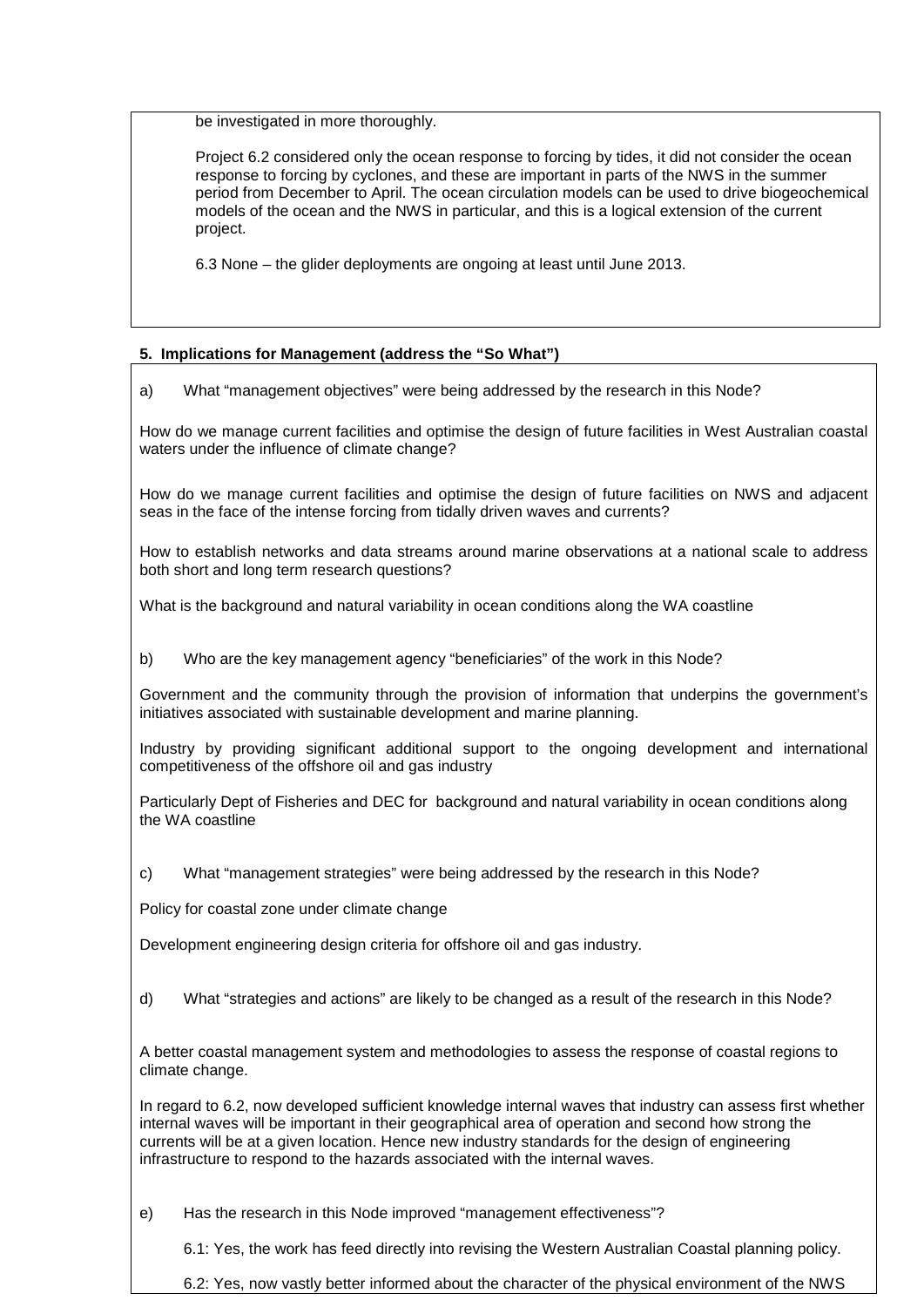6.3: Yes, Have discovered new process - Dense shelf water cascade – which has a significance for cross shore transport of water and suspended material.

f) Are the research findings "easily accessible" and in a format that allows for ease of interpretation and "take-up" by management agency staff? How has this "knowledge transfer" been facilitated to ensure the maximum value has been gained from the research?

The research findings are easily accessible as all results are published or shortly to be published in peer-reviewed open scientific literature. All metadata from project is available as per 7 below.

g) Has the research in this Node improved the overall management of the marine/ coastal environment in WA? How and give examples.

Yes, based on the research undertaken in 6.1 and expertise gained from the project, we were asked to peer review and contributed to the recent revision of the Western Australian Coastal planning policy. The group was also asked to provide a coastal assessment for the Yanchep lagoon to examine the possibilities for the relocation of surf lifesaving club.

Yes, as the numerical models developed in 6.2 have been used to assist in the planning and design phase of a number of either proposed projects or currently underway projects on NWS conducted by oil and gas industry.

Discovery of Dense Shelf Water Cascade needs to be considered when considering the nutrient budgets etc of the coastal region.

h) What are the longer-term likely impacts of the research for the State?

In regards to 6.1, on a practical level the research will great benefit the longer-term coastal management and planning of the state. From a research perspective we have become known internationally for our research on sea level variability and the implications of climate change and its impact on coastal stability. This has lead to collaborations with the National Oceanography Centre at the University of Southampton (UK) and the University of Seigen (Germany) and projects have been set up with the Australian Government Department of Climate Change and Energy Efficient and the Antarctic Climate and Ecosystems Cooperative Research Centre (Tasmania) to extend the work to the whole coastline of Australia.

In regard to 6.2, we have become globally known for our excellence of research and capabilities in the ocean dynamics and internal wave area in particular. This has led to new research projects and collaborations with MIT, Oregon State University, and a large project in period November 2011 to April 2012 with the US Naval Research Laboratory at Stennis Space Centre, Mississippi.The other significant output is the training of personal, both undergraduate and PhD, who will be directly employed by industry and government.

In regards to 6.3, WA has become one of only two places globally (other being off New Jersey, USA) which has undertaken multi-year repeat transects using ocean gliders to understand the continental shelf processes on seasonal and inter-annual timescales. The Ocean glider facility at UWA now forms one of the largest ocean glider facilities in the world and is considered a leader in the effective users of ocean glider technology globally. The IMOS funding will continue at least to June 2013 and recent funding by the WA State government will unable deployment of ocean glider along the north-west shelf of Australia.

# **6. Capacity Building**

Detail the additional "capacity building" this Node has provided to WA. Considerations include Masters and PhD students, postdocs, technical support staff, research staff, equipment, facilities, building expertise and associated "knock-on" opportunities and income streams.

For Project 6.1: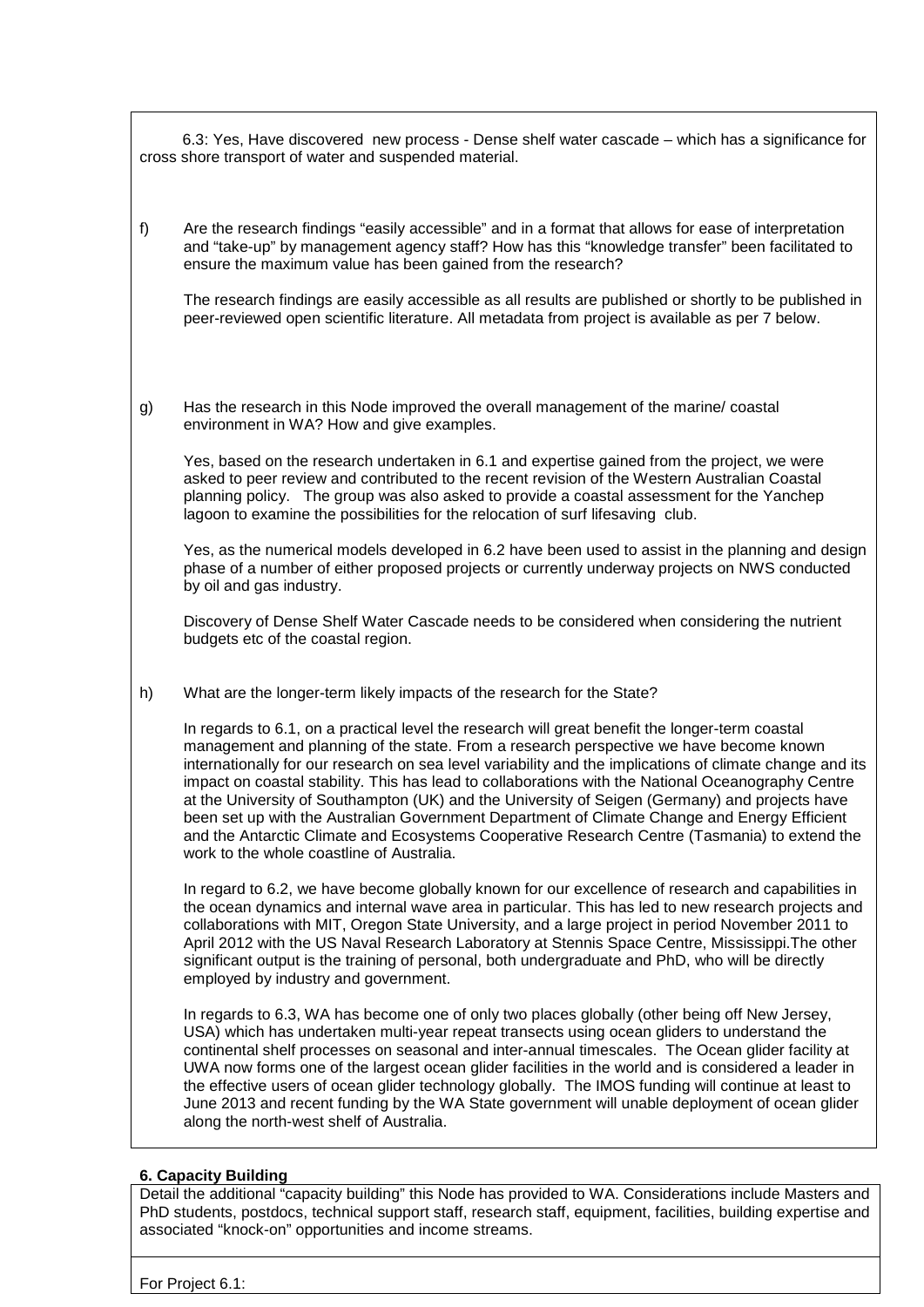- 1 Post-Doctoral and 2 PhD students from UWA have been involved in the project. The two PhD students are due to complete their theses in 2012.
- One Final Year undergraduate Honours student has completed an individual research thesis over period 2007-2010.
- Collaborations with staff and students at the National Oceanography Centre at the University of Southampton (UK), the University of Seigen (Germany) and the Antarctic Climate and Ecosystems Cooperative Research Centre (Tasmania).
- A project has been set up with the Australian Government Department of Climate Change and Energy Efficient and the Antarctic Climate and Ecosystems Cooperative Research Centre (Tasmania) to extend some of the methodologies applied in 6.1 to the whole coastline of Australia.

For Project 6.2:

- Four PhD students from UWA have been involved in the project; the first two completing theses in 2010 and 2011, and two more will complete theses by November 2011.
- Four Final Year undergraduate Honours students have completed individual research theses over period 2007-2010
- Two postdoctoral research Fellows over period 2007-2011.

For Project 6.3:

- Two PhD students from UWA have been involved in the project;
- Three Final Year undergraduate Honours students have completed individual research theses over period 2009-2011.
- The ocean glider facility employs 5 people and is the only such facility in Australia providing ocean glider capability for whole of Australia

# **7. Data Management**

Summarise the "Data and Information products" that have been generated by this Node.

For Project 6.1:

**1.** 

40 year (1970-2009) hindcasts of sea level and waves have been generated for the whole of Western Australia. These will provide valuable time series for coastal assessment in regions when no tide gauge or wave buoys are located.

For Project 6.2:

Physical oceanographic database from field measurement programs at diverse sites on NWS

For Project 6.3:

All data are available through the IMOS data portal without restriction.

# **8. Modelling**

Describe [where applicable] the modeling tools that have been created by this Node. What are their strengths and limitations?

#### For Project 6.1:

A wide verity of numerical models has been setup covering a range of spatial and temporal scales. A tide/surge model of the whole of Western Australian was setup in Mike21 and simulated sea levels for the period 1970 to 2009. A wave model covering the whole of the Southern Indian Ocean was configured in Wave Watch III and produced wave hindcasts for the period 1970 to 2009. A local wave model of the Perth Metropolitan region was setup using SWAN. A local morphological model of Yanchep beach was configured using X Beach and SPHysics. A detailed tide/surge inundation model was setup for the Peel Harvey Estuary. All the models could be used in the future for a wide range of applications. Potentially the tide/surge and wave models of Western Australia could be used for forecasting purposes.

# For Project 6.2:

Suite of multi-scale high resolution numerical ocean circulation models for ocean modelling and forecasting, widely applicable.

For Project 6.3: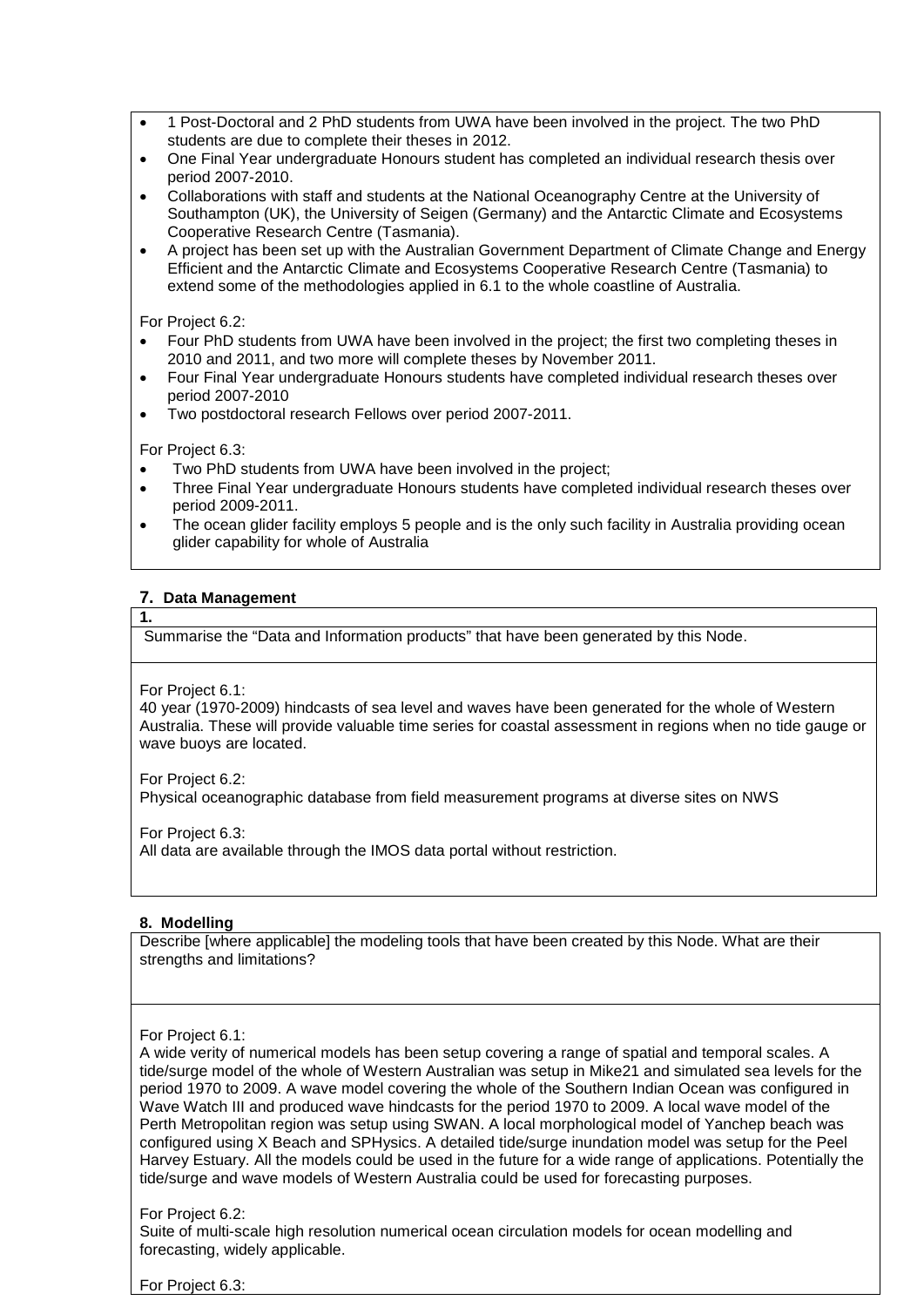None – this is a field observation project.

# **9. Societal Benefits**

# **1.**

Summarise the societal benefits of the research in the Node [suggest you summarise section 7 [*Benefits*] from the individual Project Reports]. Give a snapshot of where we were at the beginning of 2006 and where we are in mid 2011?

For Project 6.1:

• The research conducted in this project has considerable societal benefits. The work undertaken provides a much improved understand of the sea level and wave climatology of the region and coastal stability, and will help determine the scale and resources required for flood risk management and planning throughout the 21<sup>st</sup> century, including upgraded coastal protection and more accurate definition of coastal setbacks.

For Project 6.2:

- For the first time we have a comprehensive understanding of the physical oceanography of the Browse Basin in response to the macro-tidal forcing in the region. This is a necessary step before we can explain and understand the complex ecology of the region.
- Similarly, we have a comprehensive understanding of the physical oceanography in the southern part of the NWS in response to the moderate tidal forcing in the region.
- We have developed new instrument systems for use in the coastal ocean environment
- These models are being used to forecast the ocean environment in regions where there are currently no measurements but the oil and gas industry is proposing current and future developments.

For Project 6.3:

• The use of modern technology for sustained monitoring of the oceans at a reduced cost per measurement.

# **10. Future Research**

Further work recommended. Outline what the next stage of the Node research should look like [if it was to continue] and where are the priority regions? Outline your hopes for the future as it relates to the ongoing uptake and maintenance of this work

For Project 6.1:

Further work on the north west coastline, particularly in relation to tropical cyclone induced storm surge and wave events.

Examples of projects already underway that build on research undertaken in 6.1: 2010-2011 ACE CRC Grant National/tide surge modelling – Stage 1<br>2011-2012 DCCEE Grant National/tide surge modelling – stage 2 2011-2012 DCCEE Grant National/tide surge modelling – stage 2<br>2011-2012 WAMSI Shark Bay - Effects of Rising Water Lev Shark Bay - Effects of Rising Water Levels on the Faure Sill and **Stromatolites** 

For Project 6.2 Examples already underway: 2010-2012 ARC Discovery Grant Coastal circulation in the Kimberley<br>2011-2013 ARC Linkage Grant Ocean response to tropical cyclone

Ocean response to tropical cyclone forcing

For Project 6.3:

IMOS funding continues at least until June 2013 with WA State Government funding extending deployment in the NW shelf to June 2014.

Sign off the Node report in your capacity as Node Leader.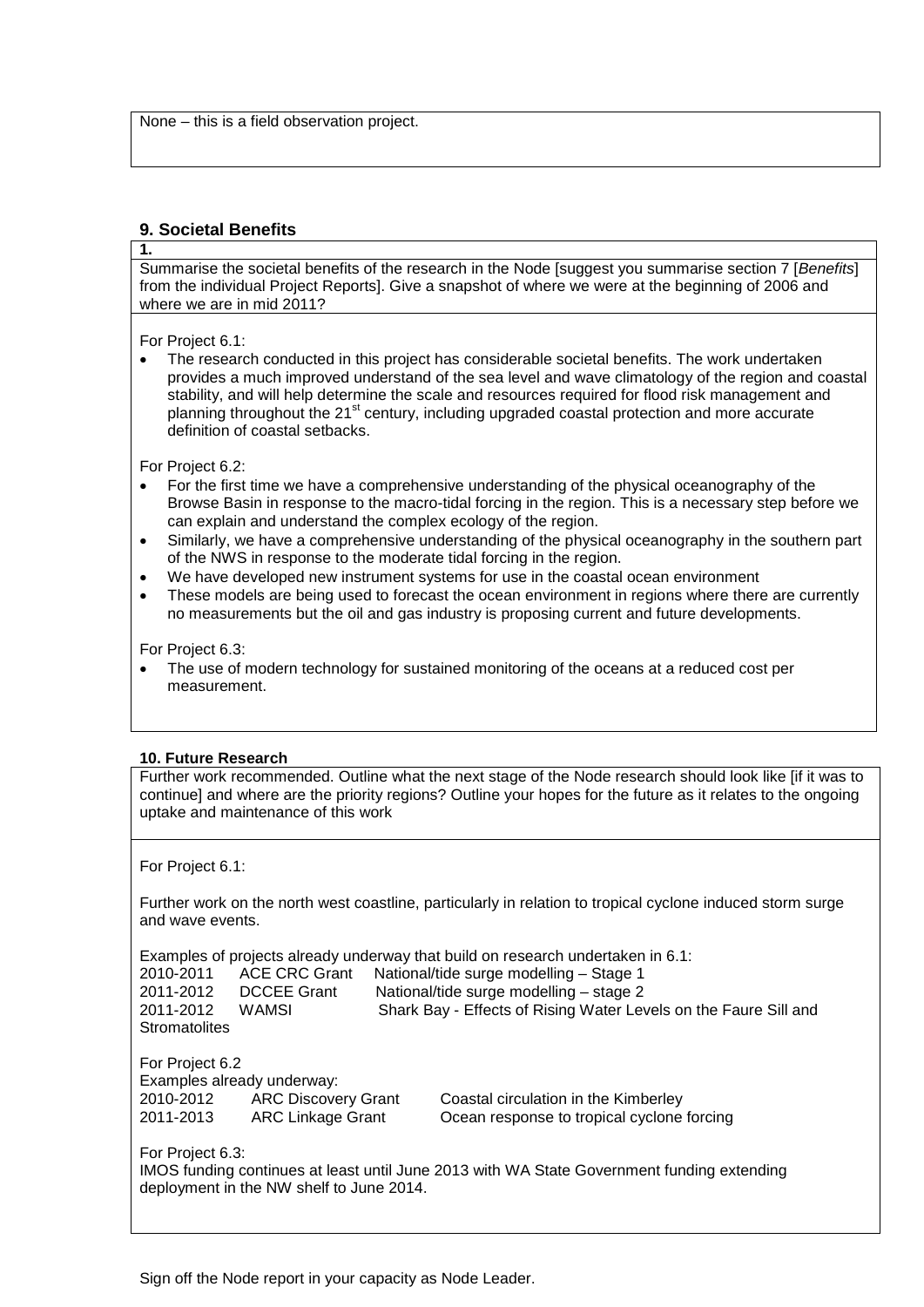Gr Juey

…………………………………………………

#### **Annexures**

Annexure 1: A listing of the Projects and Project Leaders and their Project staff, including students

Annexure 2: The approved *Science Plan* for the Node [2006 or 2007]

Annexure 3: The methods section of the approved *Project Plans*

Annexure 4: The final *Project Reports* for the Node

Annexure 5: Any other relevant information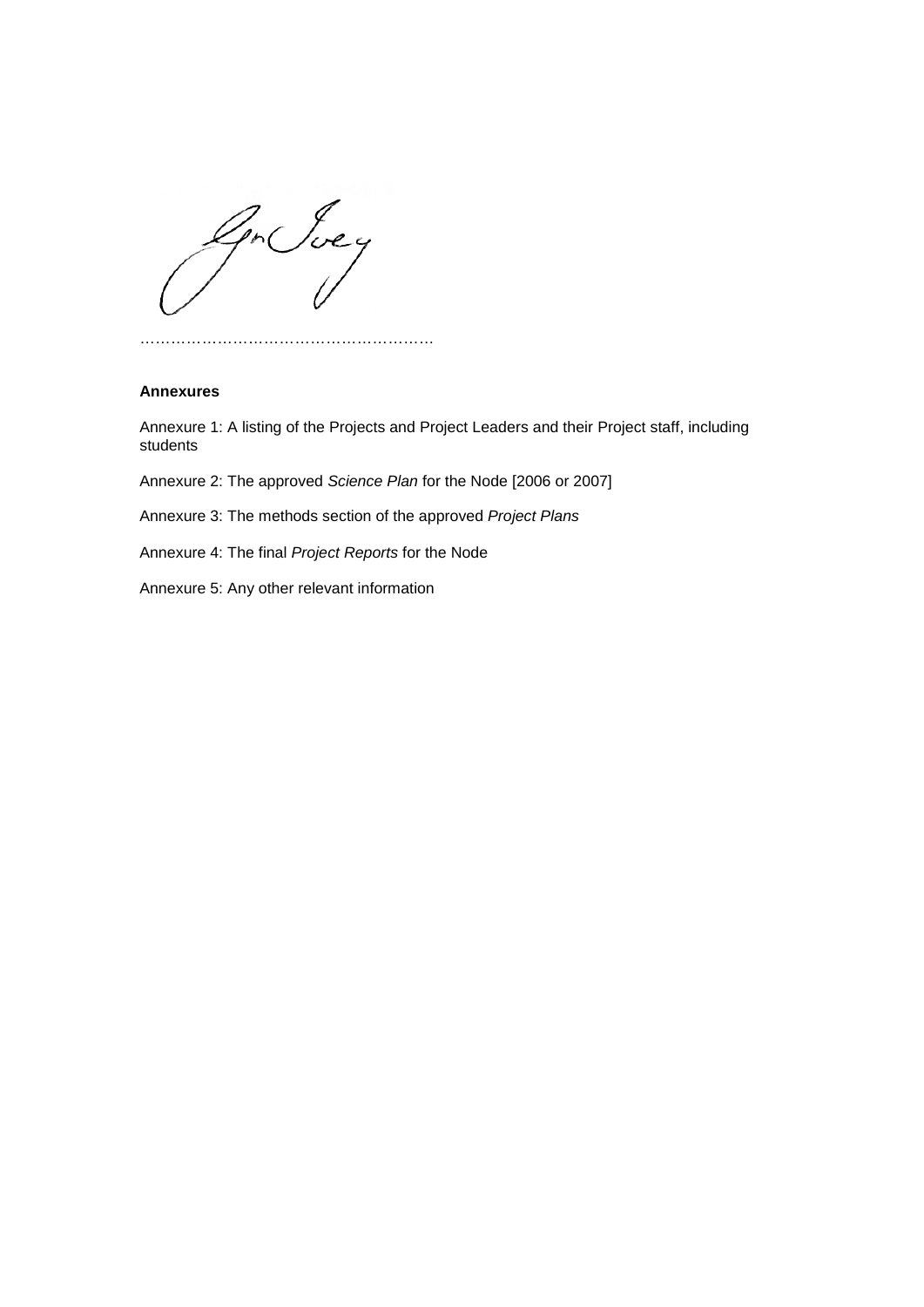#### **Annexure 1: A listing of the Projects and Project Leaders and their Project staff, including students**

6.1 Offshore and coastal engineering and the effects of climate change

Project Leader: Professor Chari Pattiaratchi, School Environmental Systems Engineering & UWA Oceans Institute, University Western Australia

Project Team: C. Pattiaratchi, I.D. Haigh (Post-doctoral researcher), Tanya Stul (Research Associate), C. Bosserelle (PhD student), S.L. Gallop (PhD student), L. MacPherson (Honours student).

6.2: Impact of tides and internal waves on offshore engineering

Project Leader: Professor Greg Ivey, School Environmental Systems Engineering & UWA Oceans Institute, University Western Australia

Project Team: G.N. Ivey, N.L Jones, M.Rayson, C.E. Bluteau (PhD student), P. van Gastel (PhD student), K. Lim (PhD student), M. Meuleners (Post-doctoral researcher)

6.3 West Australian Integrated Marine Observation System (WAIMOS)

Project Leader: Professor Chari Pattiaratchi, School Environmental Systems Engineering & UWA Oceans Institute, University Western Australia

Project Team: C. Pattiaratchi, C Hanson, Mun Woo (Post-doctoral researchers), Thisara Welhena (PhD student), Olga Bonderenko (PhD student), Anton Kuret (Honours student).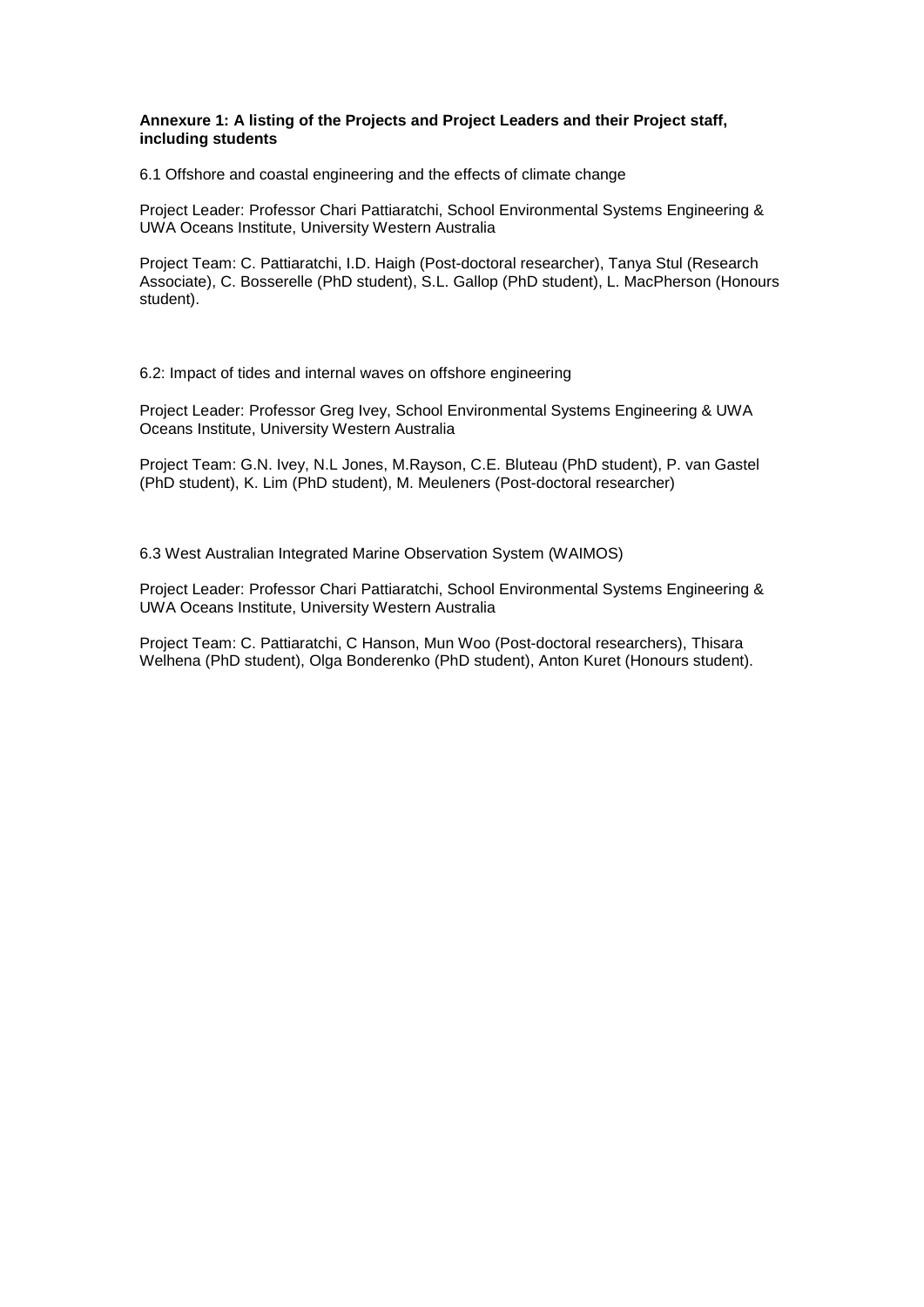**Annexure 2: The approved** *Science Plan* **for the Node [2006 or 2007**]

See attached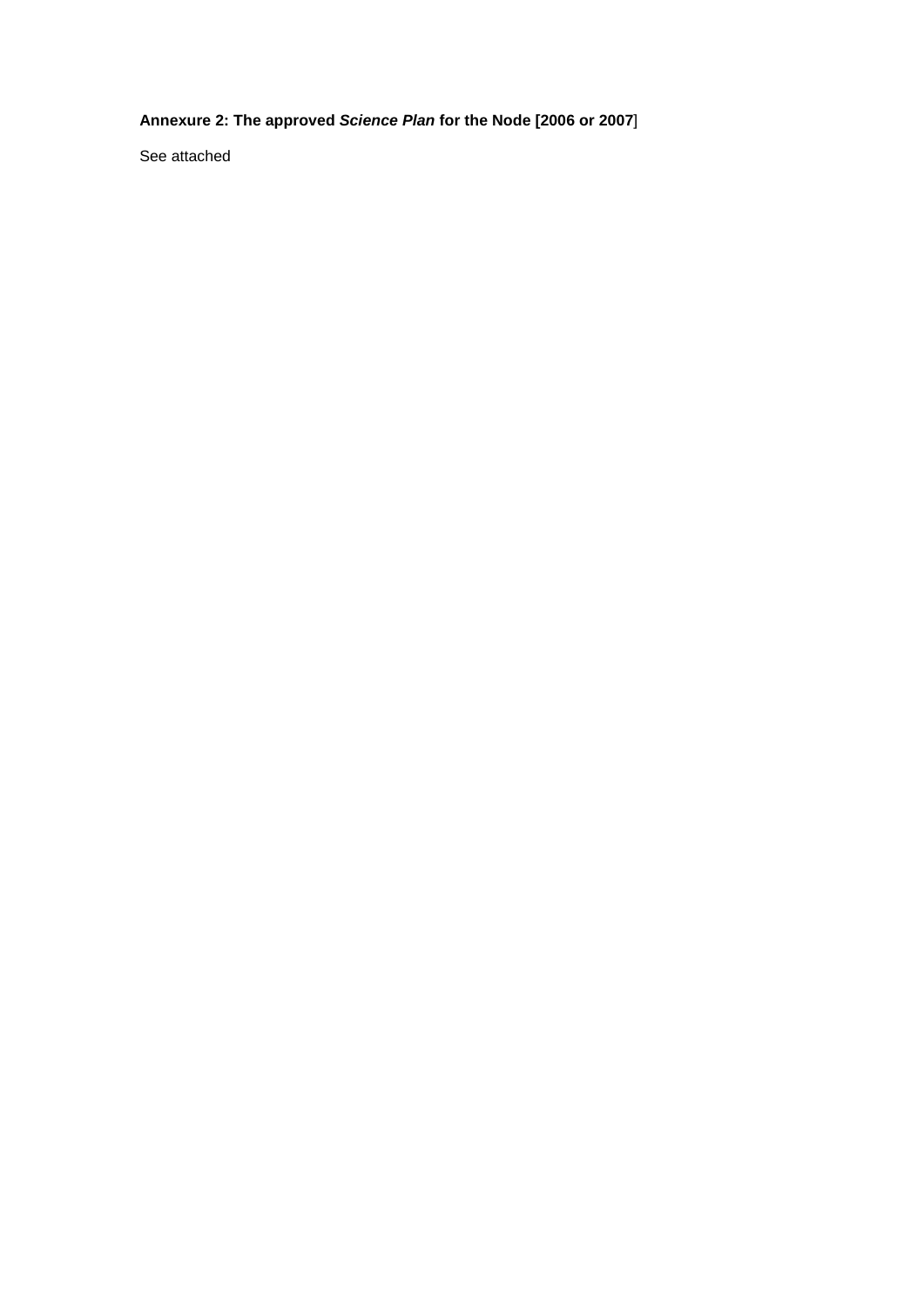#### **Annexure 3: The methods section of the approved** *Project Plans*

6.1 Offshore and coastal engineering and the effects of climate change

The objectives of this project were to predict changes in wind and wave climate along the West Australian coastline and together with storm surge and sediment transport models to determine coastal stability. A database of wind speeds and atmospheric pressure which was developed jointly by Woodside Energy Pty Ltd and University of Oklahoma was to be made available for this project but was not forthcoming. Thus the original methodology needed to be modified as follows:

- A 2D storm surge model (MIKE 21) was using to examine historical sea level variability and storm surge climatology over a 60 year period using NCEP atmospheric data fields. The model was initially developed for WA waters but has now extended to cover whole of Australia.
- Wave generation model (WAVEWATCH 3) was using to examine historical surface gravity wave climatology for the Indian Ocean region over a 40 year period using NCEP atmospheric data fields.
- Wave generation model (SWAN) was used to downscale the coars WAVEWATCH3 models to the continental shelf region
- Morphological model (XBEACH) was used to examine the response of the nearshore to the combined action of waves, storm surge and mean sea level rise.

6.2: Impact of tides and internal waves on offshore engineering

#### **Methods**

The work over the period 2004-7 has thus focussed on one specific site on the North West Shelf in vicinity of NRA. This is location where large amplitude internal waves are known to propgate, but the waves themselves form in much deeper water some 100 km away on the shelf break and evolve considerably before reaching NRA hTwo further field sites are needed to capture the diverse character of internal waves on the NWS. Firstly, a deep water site in approximately 500 m of water 100 km North West of North Rankin is the proposed site of a field program in early 2008 and 2009. While not an area of industry activity, this area appears a prime location for the generation of internal waves and an experiment to examine the benthic generation of internal waves is proposed at this location in 2008 and 2009. This experiment would involve fixed measurement arrays and flying ocean gliders from offshore and into shallow waters around North Rankin. The second proposed site would be near Scott Reef in the far north. This area is a site of current industry activity and the proposal is to augment this on-going measurement program in late 2008 with a specialist benthic array experiment to quantify and to fly ocean gliders in the vicinity at the time to obtain spatial pictures of the ocean conditions in the region. These three diverse experimental sites would provide high quality temporal and spatial information about the internal wave dynamics and this is essential for the development and testing of the numerical modelling aspect of the project.

In summary the objectives are to undertake field measurement arrays at physically diverse locations to determine characteristics of tides and internal waves in the energetic tidaldominated environment of NW Western Australia.

#### 6.2.1 North Rankin measurement/modelling program.

The focus will be a tidally-driven internal wave generation at a field site to the north west of North Rankin. The region is outside the geographic area of current measurements made by any oil company. It will involve a dedicated benthic boundary layer experiment to directly measure dynamics in generation region, then tracking and evolution of internal waves, using a combination of vessels, gliders and fixed measurements, as waves propagate some 100 km towards North Rankin platform where continuous monitoring is conducted by Woodside. Numerical modelling will then be conducted.

#### 6.2.2 Scott Reef measurement/modelling program.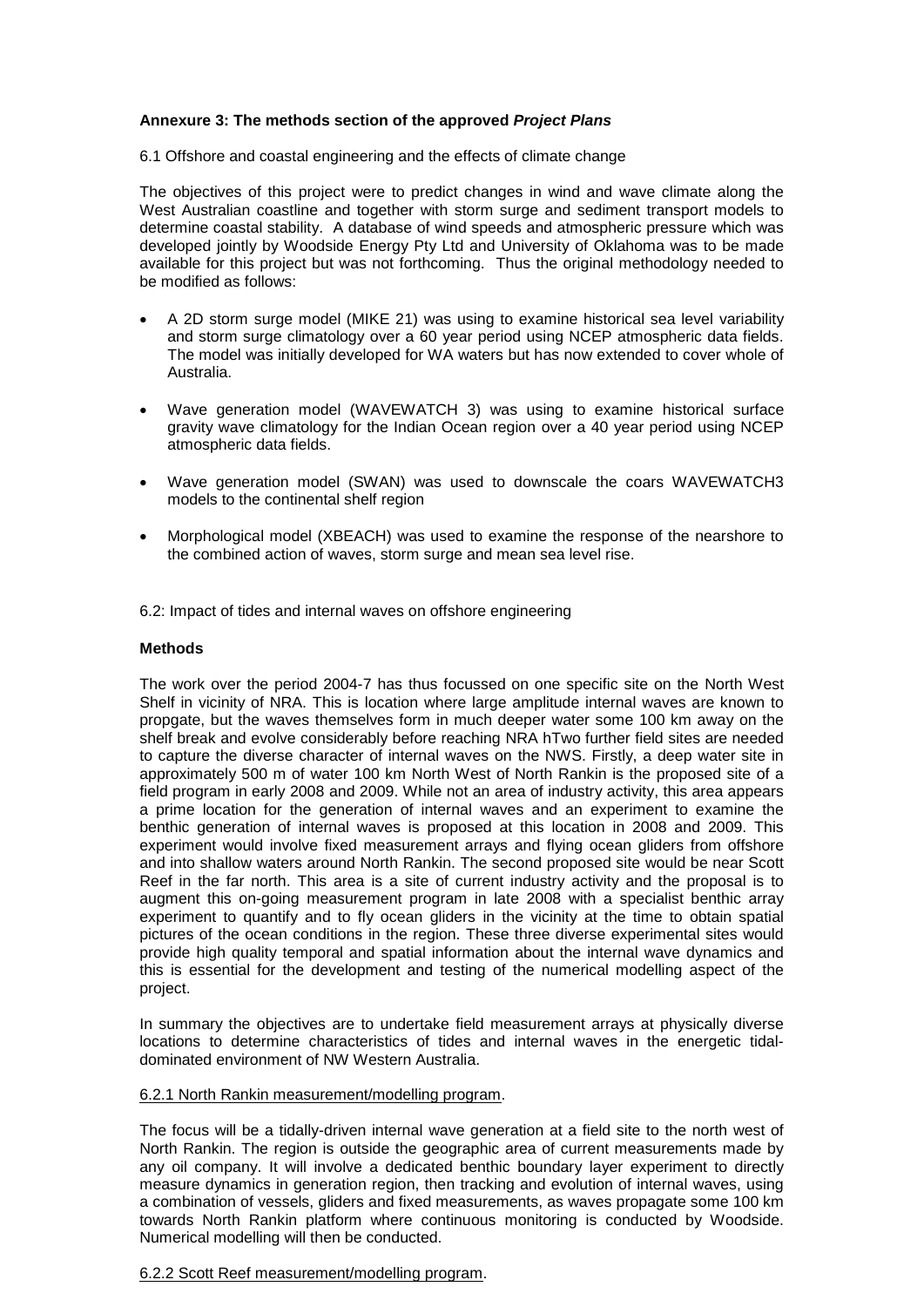A second field site will be the vicinity of Scott Reef. It will involve a dedicated benthic boundary layer experiment to directly measure dynamics in generation regions around Scott Reef, then tracking and evolution of internal waves, using combination vessels, gliders and fixed measurements, as waves propagate east onto relatively shallow continental Shelf stretching to Kimberleys. Numerical modelling will then be conducted.

Outcomes of both major programs at these very different sites are to develop and refine multiply nested or hybrid predictive ocean circulation models capable of resolving fine scale features of the physical ocean environment. A major outcome will be understanding processes operative on the NWS and predictive capacity of internal wave and physical oceanographic environment at high spatial and temporal resolution. This project will accomplish technology transfer of oceanographic measurement data transfer from industry to University. It will also accomplish enhanced international research collaboration, already started due to the collaboration between UWA, Stanford University and Scripps Institute of Oceanography. Capacity building has already occurred at UWA with two researchers and two PHD students now full time on this project, a complex and unique hybrid model is now under development, and this model can be used as a research tool anywhere in the WA marine environment.

6.3 Ocean glider deployment as part of the West Australian Integrated Marine Observation System (WAIMOS).

Deployment of Ocean gliders.